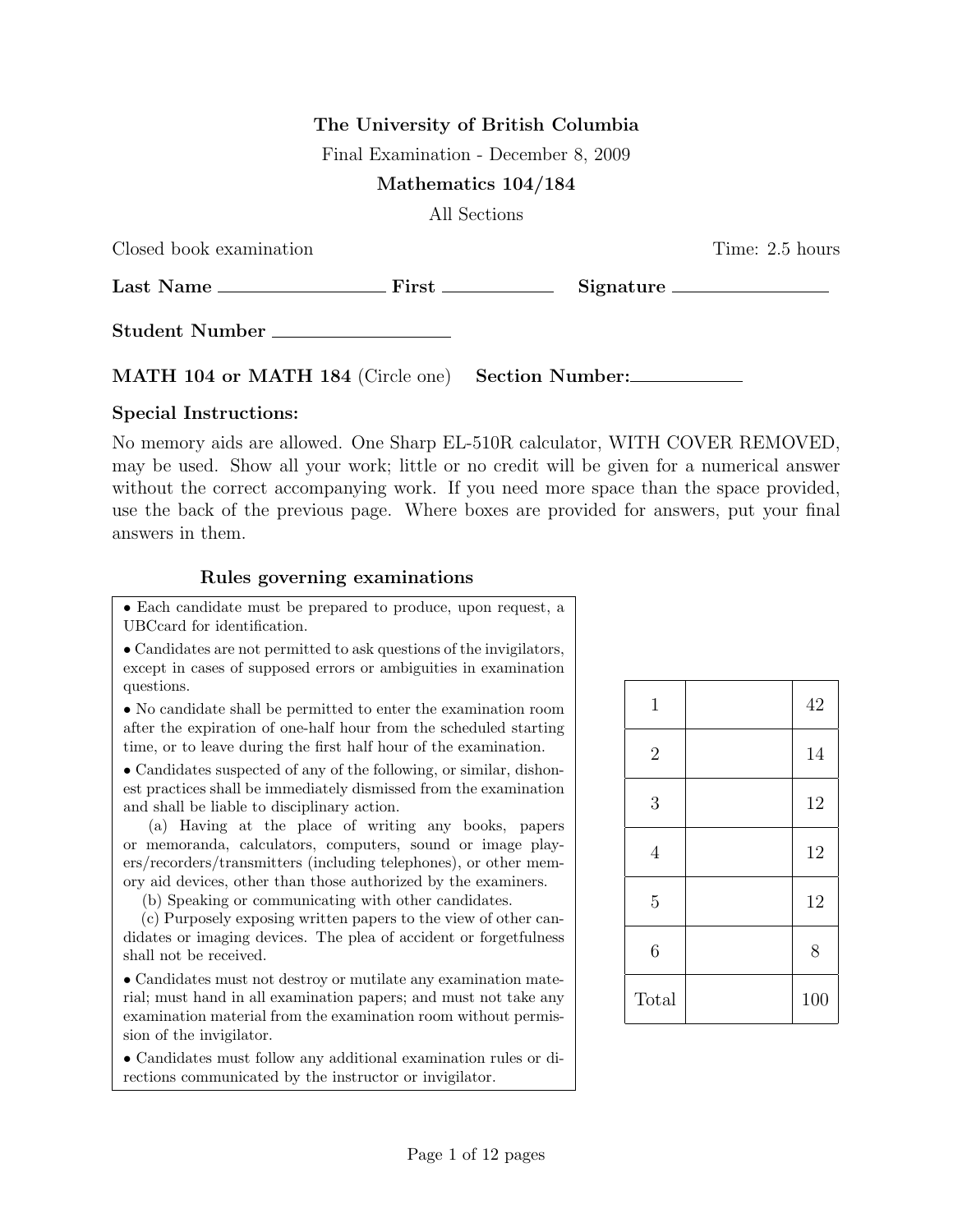[42] 1. Short Problems. Each question is worth 3 points. Put your answer in the box provided and show your work. No credit will be given for the answer without the correct accompanying work.

(a) Find a such that 
$$
\lim_{x \to \infty} \frac{4x^2 + x + a}{ax^2 - 7x} = 2.
$$

Answer:

(b) Evaluate 
$$
\lim_{x \to 4} \frac{\sqrt{2x - 1} - \sqrt{7}}{x - 4}.
$$

| Answer: |  |
|---------|--|
|---------|--|

 $(c)$  Find all numbers  $c$  that make

$$
f(x) = \begin{cases} \frac{x-c}{c+1} & \text{if } x \le 0 \\ x^2 + c & \text{if } x > 0 \end{cases}
$$

continuous for every  $x$  in its domain.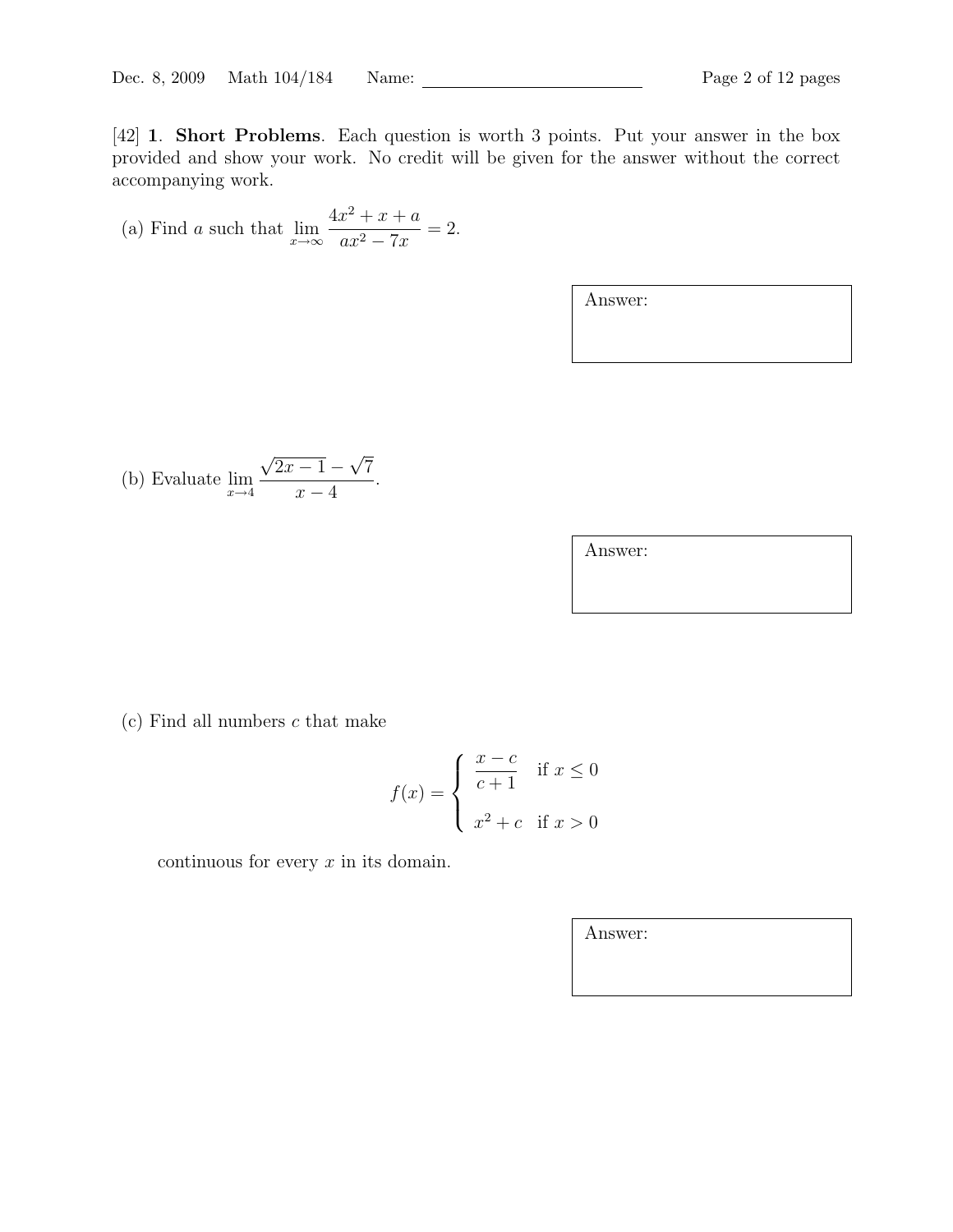| Dec. 8, 2009 | Math $104/184$ | Name: |
|--------------|----------------|-------|
|--------------|----------------|-------|

(d) If the quantity q sold per week of a product is related to its unit price p by  $q = 7-2\ln p$ , find the marginal revenue as a function of price. SIMPLIFY your answer.

| Answer: |  |  |
|---------|--|--|
|         |  |  |
|         |  |  |

(e) Give the coordinates  $(x, y)$  of the local maximum of  $y =$  $\overline{x}$  $\frac{x}{1+x^2}$ .

Answer:

(f) Give the x-coordinate(s) of the absolute minimum of  $f(x) = 3x^4 - 4x^3 - 6x^2 + 12x + 1$ on the interval [0, 2].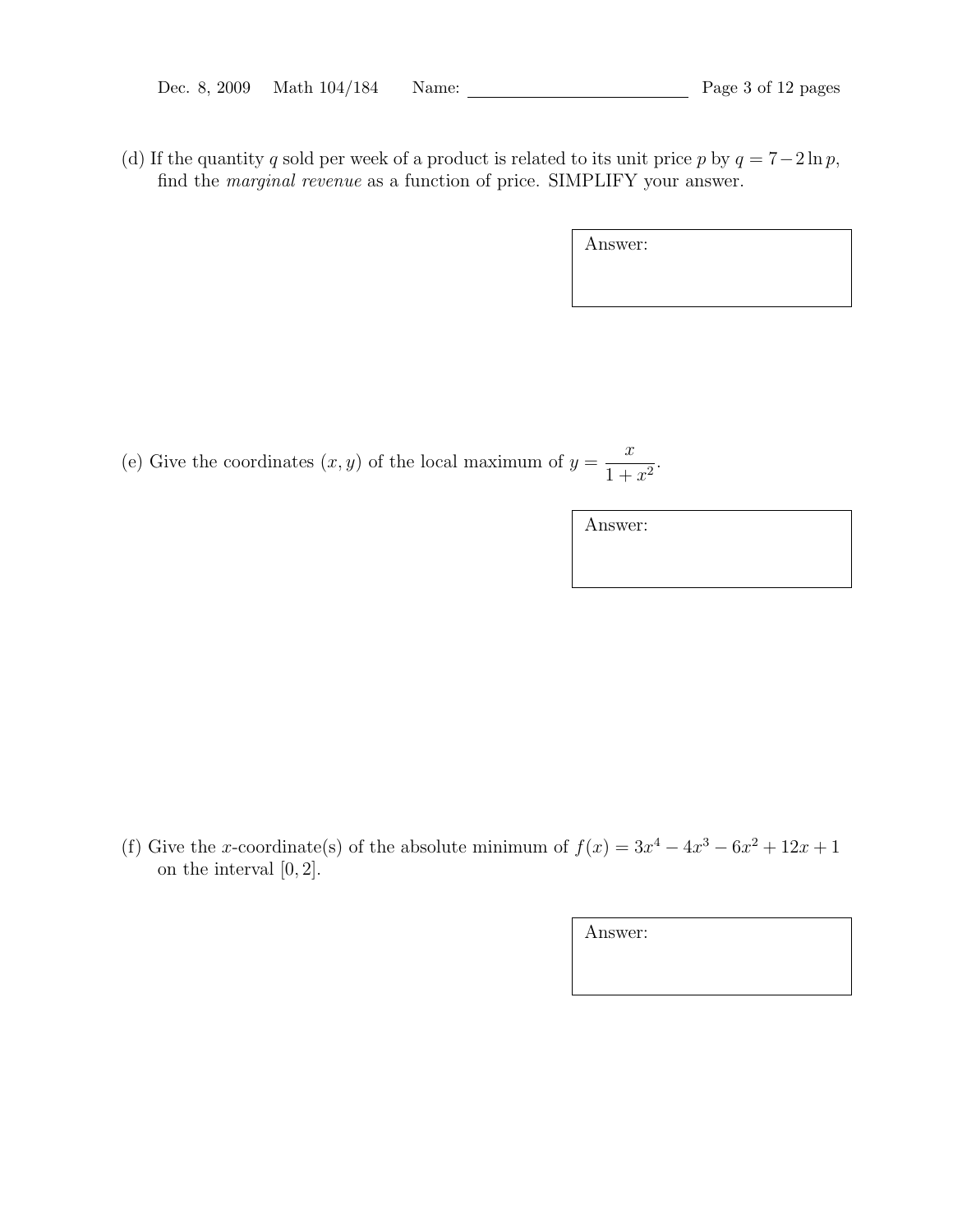(g) Find the y-intercept of the tangent line to the curve  $y^2 = x^3 + 1$  at the point  $(2, -3)$ .

Answer:

(h) Let  $f(x)$  be a function with the property that  $f'(x) = \frac{x-1}{x-1}$  $x + 1$ . If  $g(x) = f(e^x)$ , compute  $g'(x)$ .

Answer:

(i) Compute the absolute value of the difference between the calculator value of  $\sqrt[3]{28}$  and ompute the absolute value of the difference between the calculator value of  $\sqrt{28}$  and the approximation to  $f(x) = \sqrt[3]{x}$ at  $x = 27$ .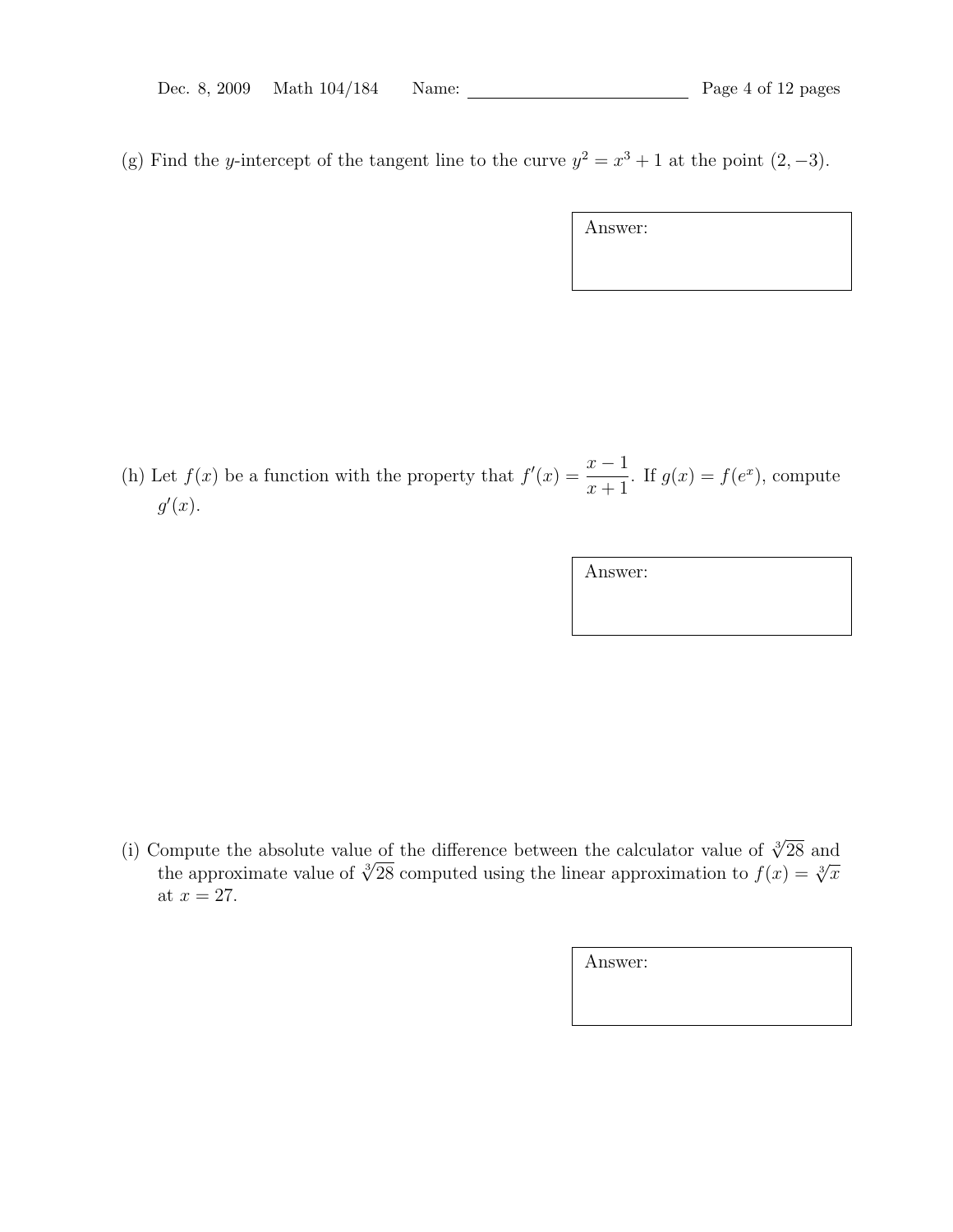(j) The demand equation relating the price  $p$  and quantity demanded  $q$  for a particular luxury good is  $e^{pq} - q^2 = 1$ . Find the rate,  $dp/dt$ , at which the price p is changing if the revenue is increasing at  $1/e$  dollars per day when  $p = \ln(2)$  and  $q = 1$ .

| Answer: |
|---------|
|---------|

(k) Investment A is worth \$70,200 and is growing at a rate of 13% per year compounded continuously. Investment B is currently worth \$60,000 and is growing at a rate of 14% per year compounded continuously. After how many years will the two investments have the same value?

Answer:

(1) Find  $f'(x)$  where  $f(x) = 2^{\sin(x)}$ .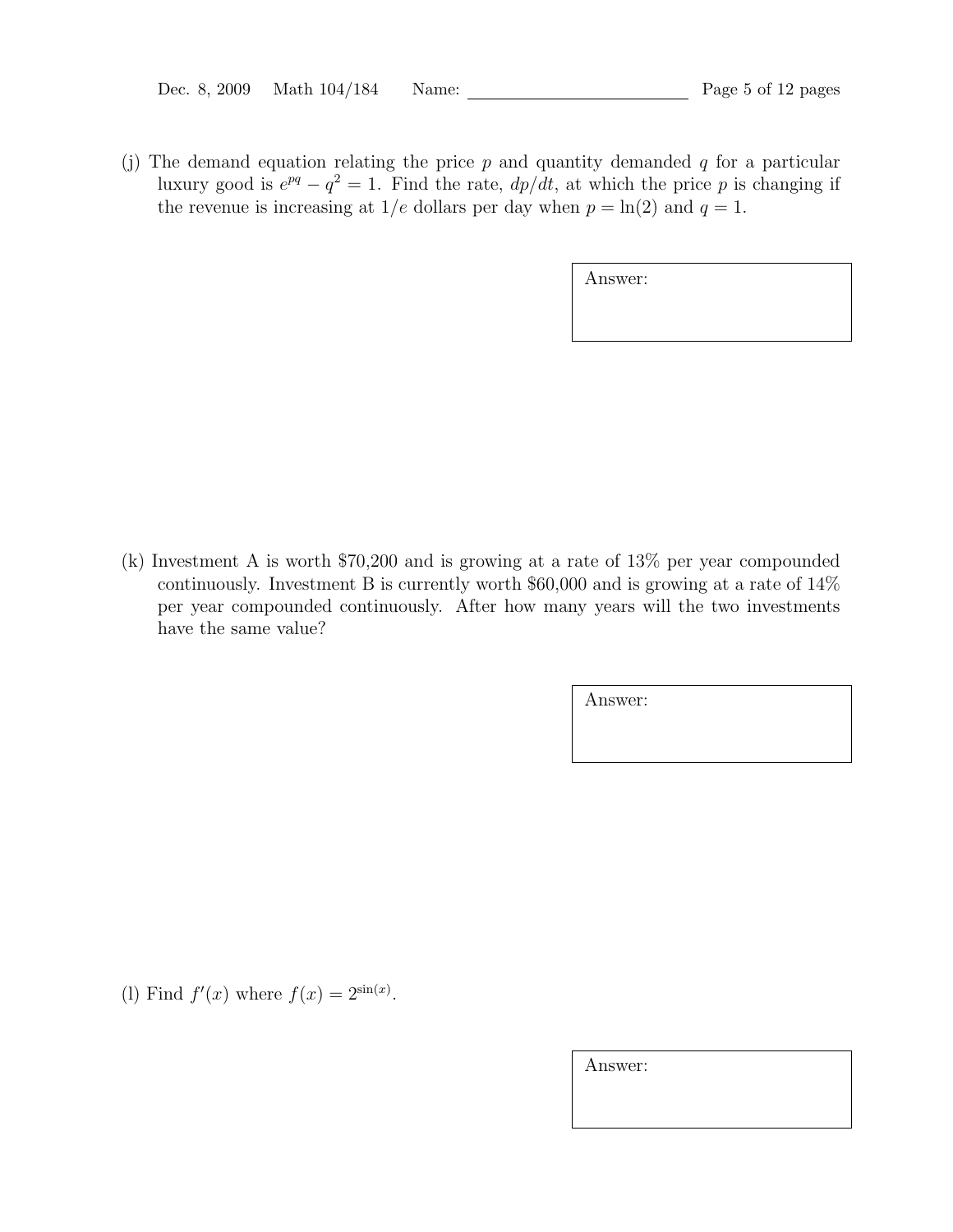(m) Find the interval(s) on which  $f(x) = \frac{9}{1}$ 14  $x^{1/3}(x^2-7)$  is concave up.

Answer:

(n) Determine the *third* degree Taylor polynomial of  $f(x) = \cos(\pi - 5x)$  at  $x = 0$ .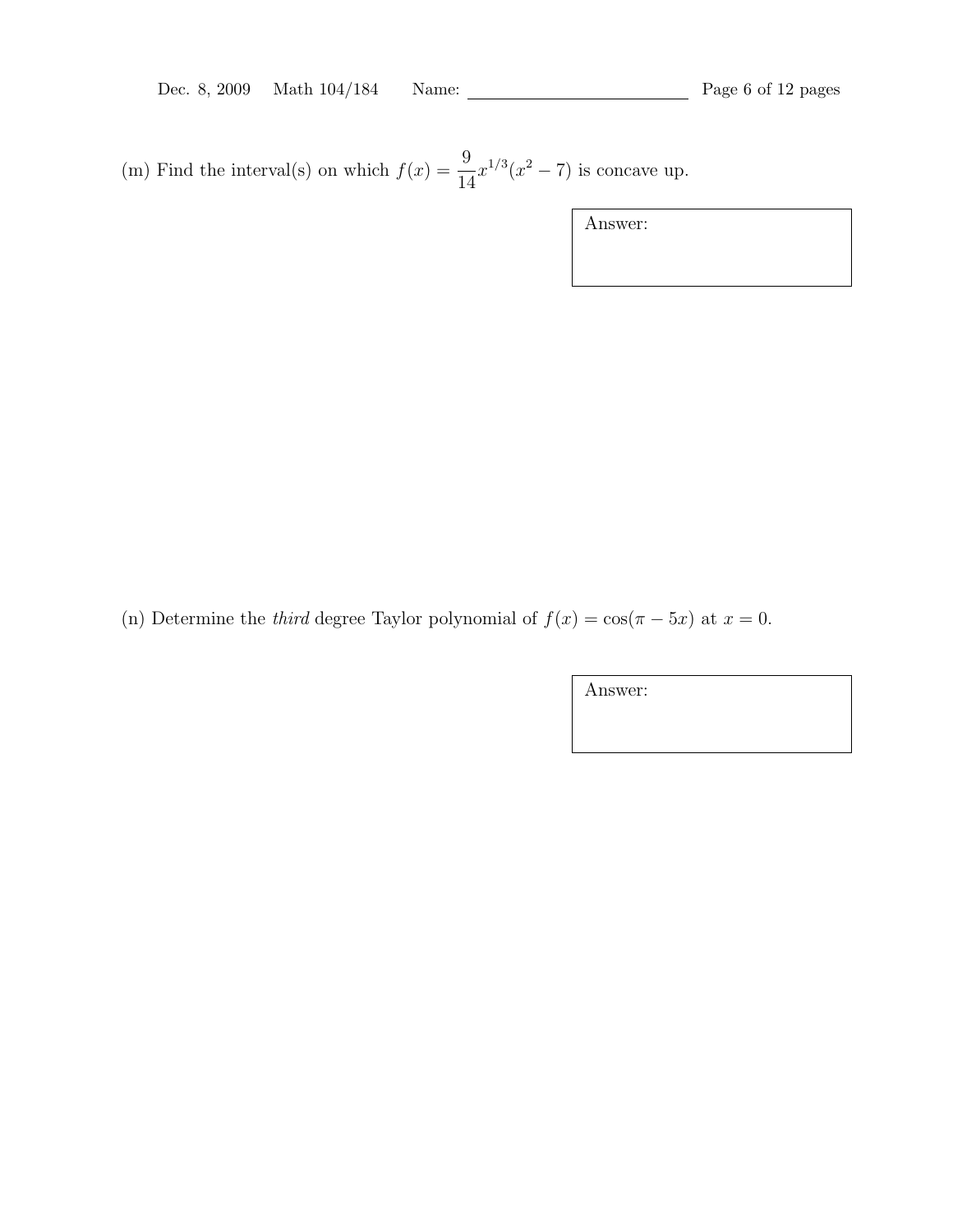Long Problems. In questions 2 - 6, show your work. No credit will be given for the answer without the correct accompanying work.

[14] **2**. Let 
$$
y = f(x) = \frac{(x+1)^2}{x^2+1}
$$
.

(a) Find the intervals on which  $f(x)$  is increasing and on which it is decreasing. [4pts]

(b) Find the intervals on which  $f(x)$  is concave upward and on which it is concave downward, as well as the x-coordinates of any inflection points.  $[4pts]$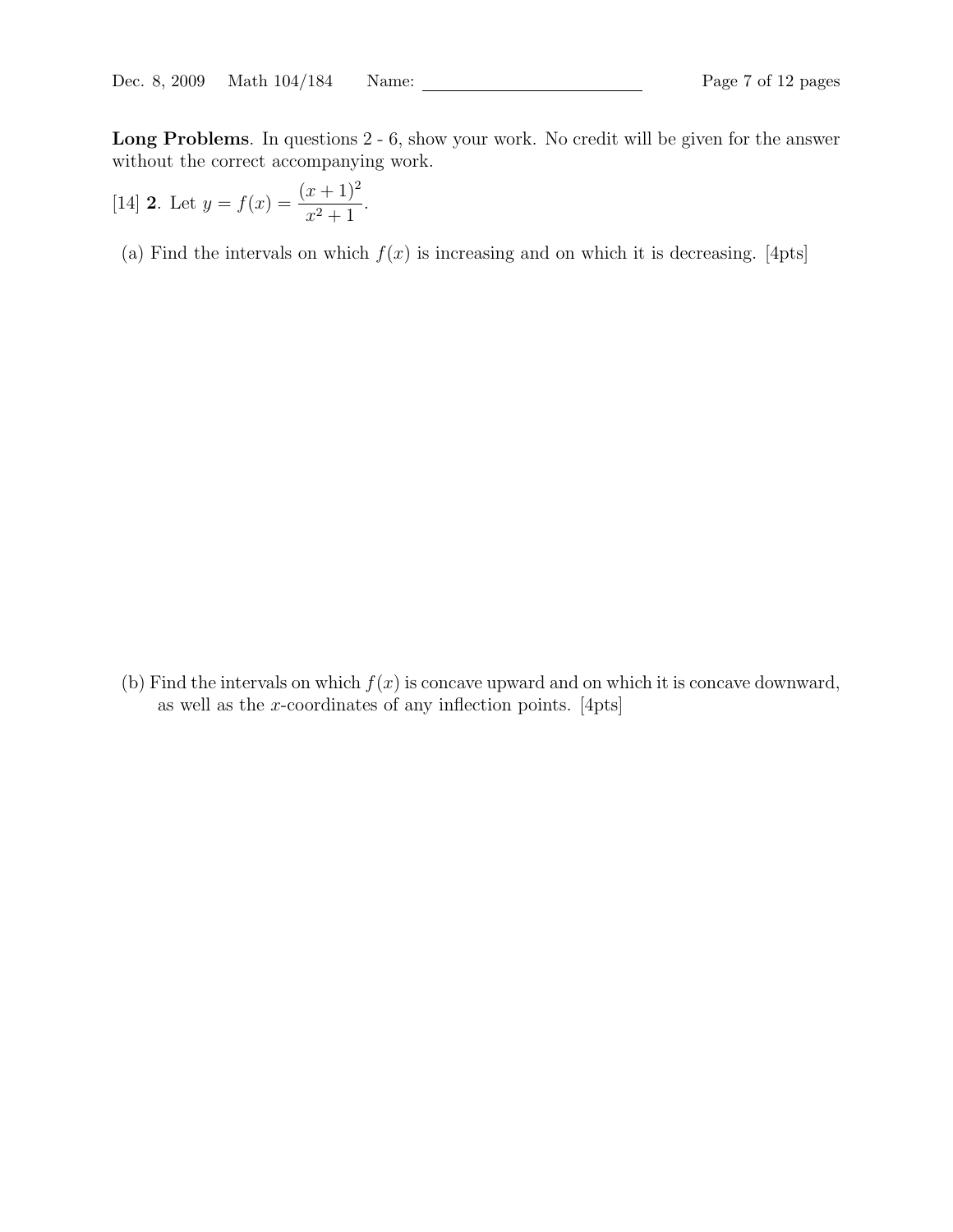(c) Find any asymptotes for  $y = f(x)$ . [2pts]

(d) Sketch the graph of  $y = f(x)$ . Identify on your graph the coordinates of any local maxima and local minima, and of any inflection points. Also, indicate any asymptotes that exist. [4pts]

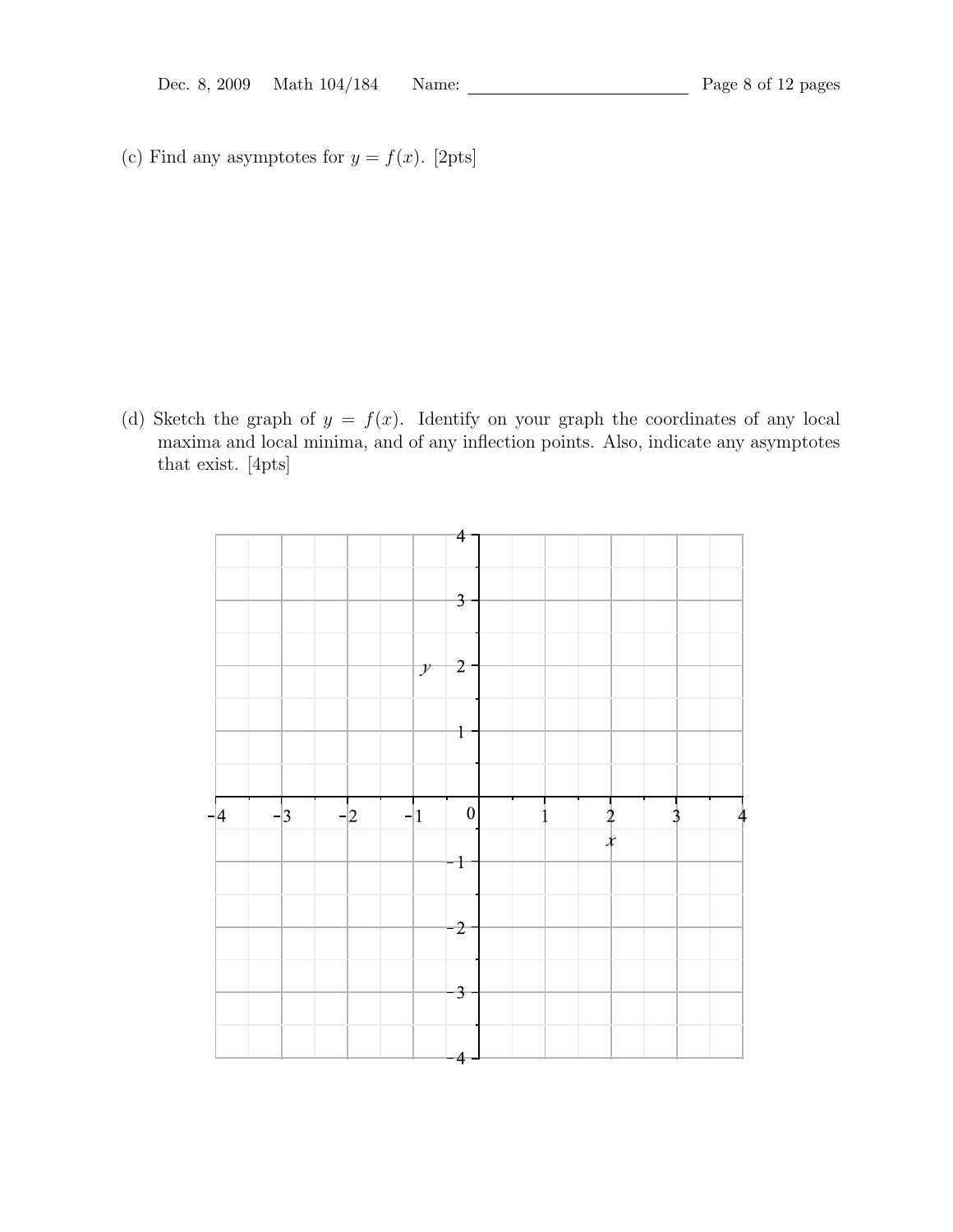[12] 3. At the moment a cyclist passes directly beneath a balloon, the balloon is 40 metres above the ground. The cyclist is travelling along a straight road at a constant speed of 10 metres per second, and the balloon is rising at a constant rate of 4 metres per second. How fast is the distance between the cyclist and the balloon changing 5 seconds after the balloon is directly above the cyclist?

| Answer: |  |  |
|---------|--|--|
|         |  |  |
|         |  |  |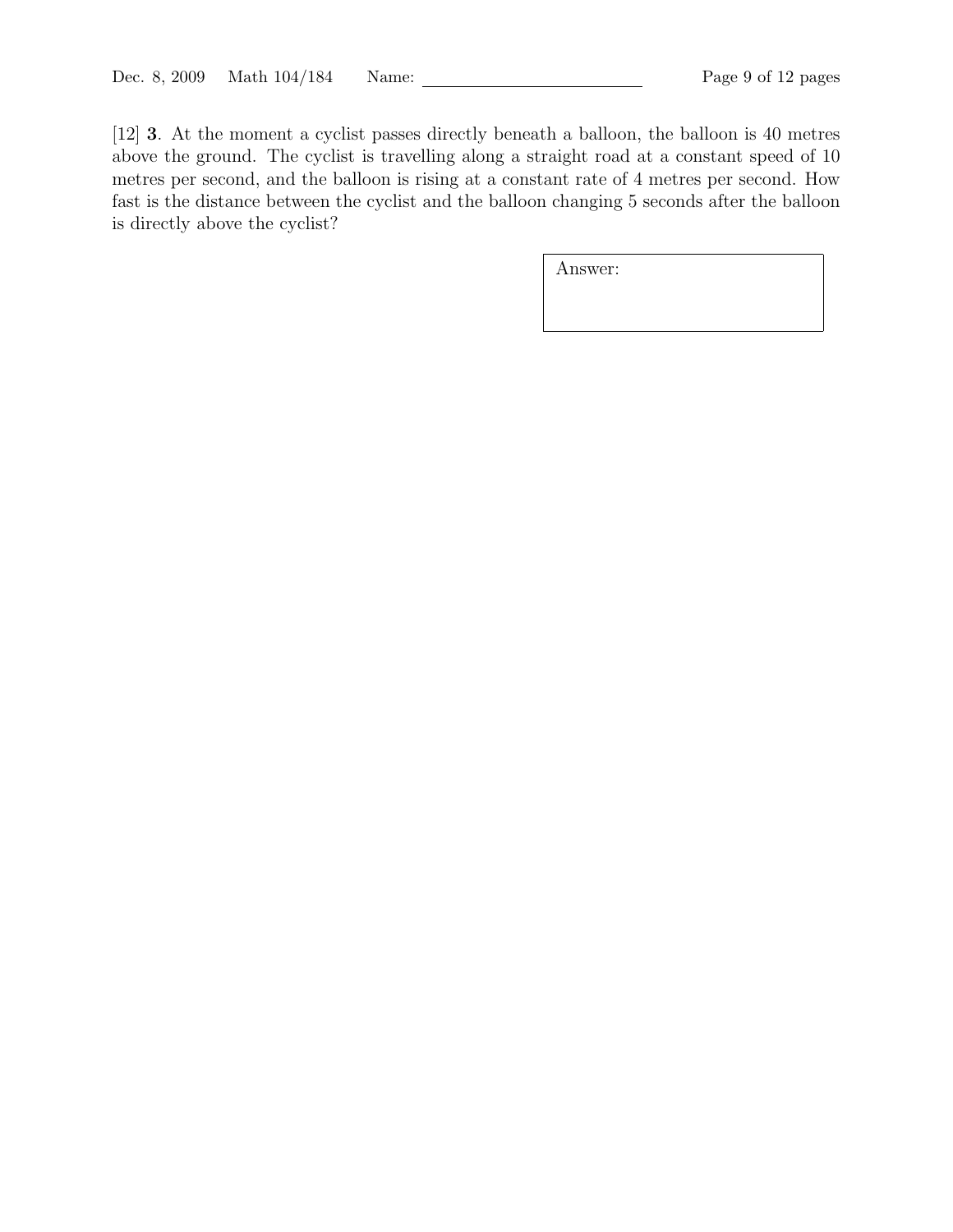[12] 4. Shark Inc. has determined that demand for its newest netbook model is given by

$$
\ln q - 2\ln p + 0.02p = 7,
$$

where q is the number of netbooks Shark can sell at a price of  $p$  dollars per unit. Shark has determined that this model is valid for prices  $p \geq 100$ . You may find it useful in this problem to know that elasticity of demand is defined to be  $E(p) = -pf'(p)/f(p)$  for the demand function  $q = f(p)$ .

(a) If the current price is \$200 per unit, will revenue increase or decrease if the price is lowered slightly?

Answer:

(b) Find the price that maximizes the revenue from sales of this netbook model. Be sure to justify that you have found the maximum.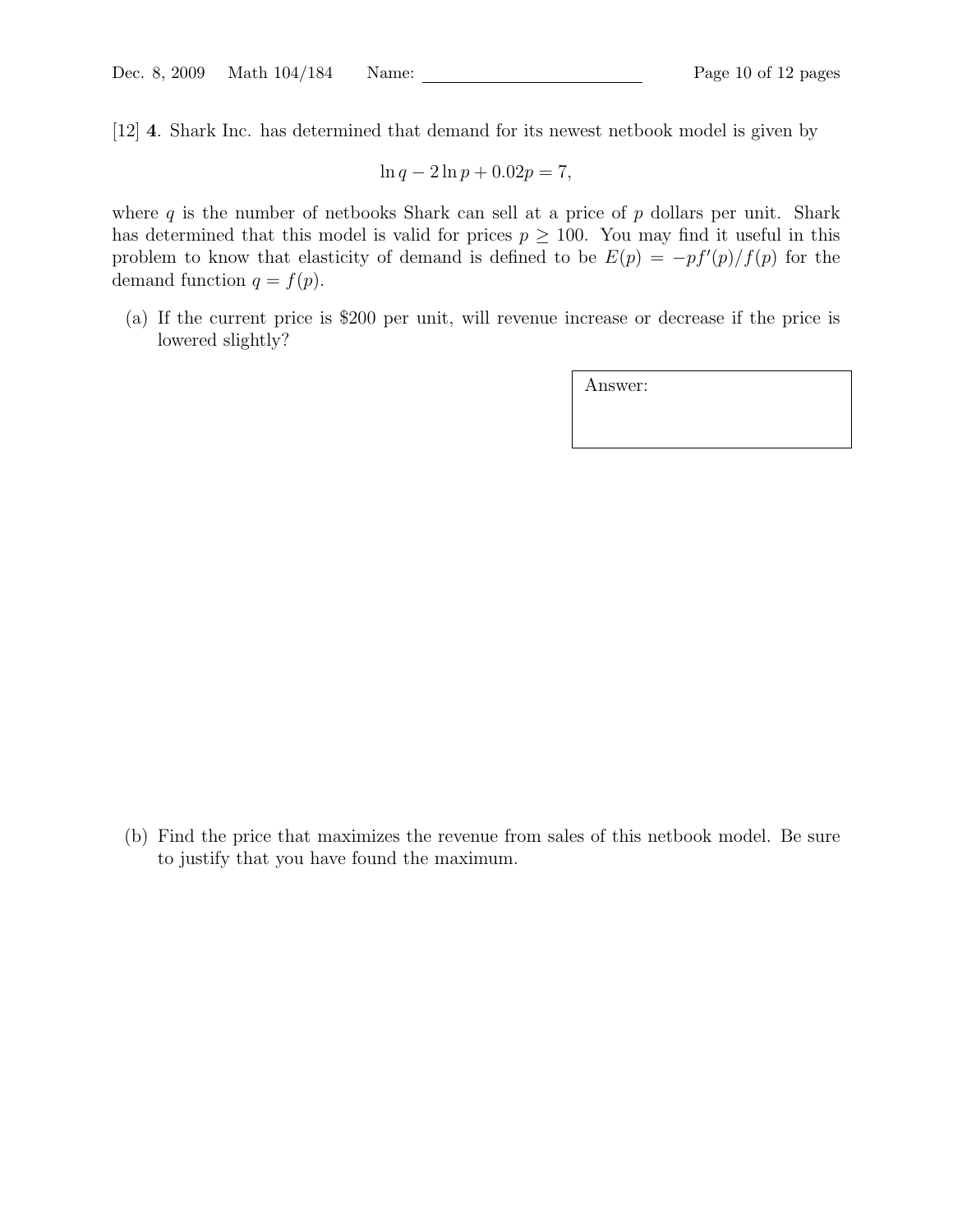[12] 5. GoFast Motorcycles is the sole agent licensed to sell the Hinda 250-cc motorcycle in British Columbia. Management estimates that the demand for these motorcycles is 10 000 per year, and that they will sell at a uniform rate throughout the year. The cost incurred on ordering each shipment of motorcyles is \$10 000, and the cost of storing each motorcycle is \$200 per year. How often should GoFast Motorcycles order motorcycles to minimize the inventory costs? Note that you should compute the carrying costs based on the average number of motorcycles stored during the order-reorder period.